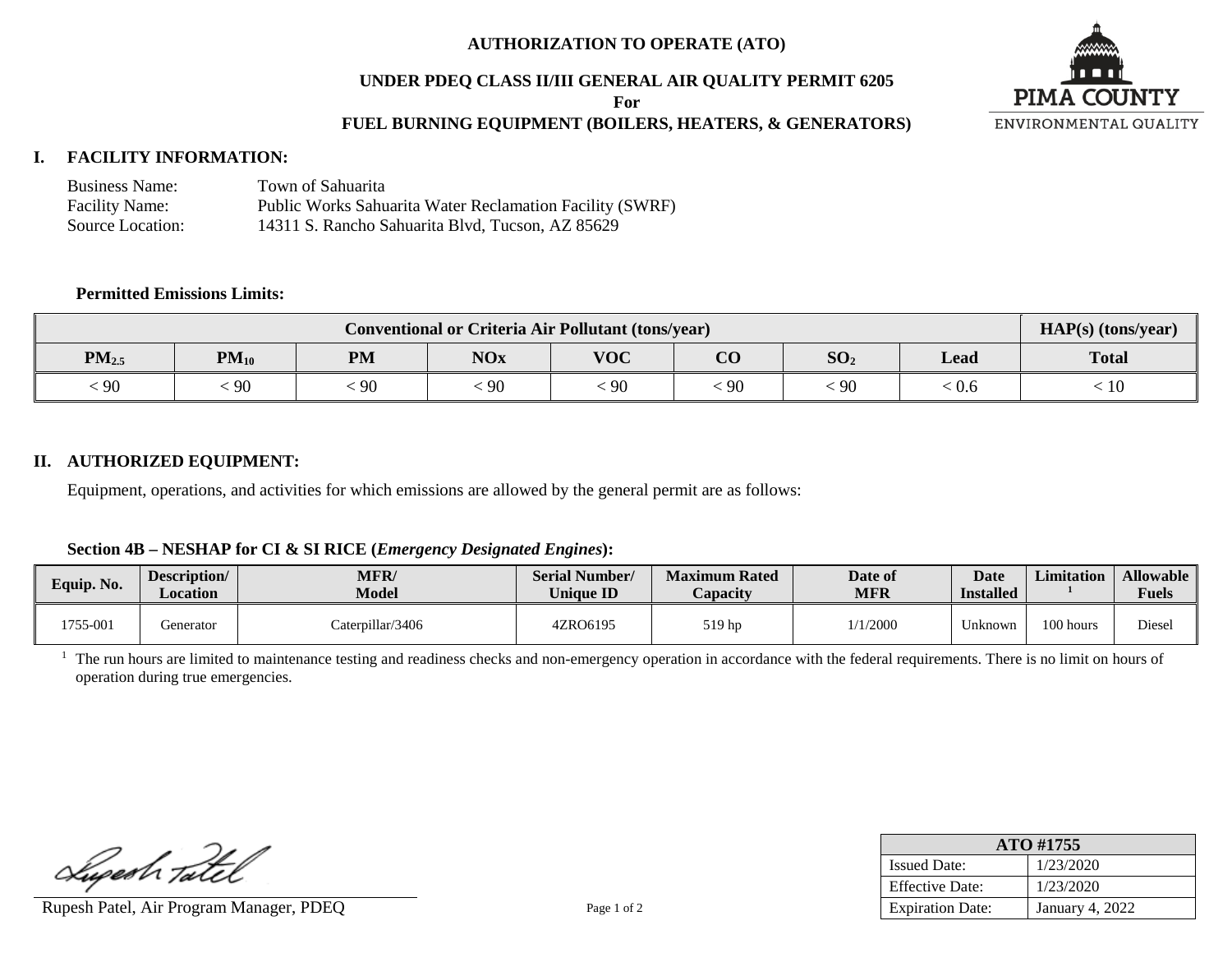### **AUTHORIZATION TO OPERATE (ATO)**

### **UNDER PDEQ CLASS II/III GENERAL AIR QUALITY PERMIT 6205**

**For**

# **FUEL BURNING EQUIPMENT (BOILERS, HEATERS, & GENERATORS)**



**Section 4C – NSPS for CI ICE (***Emergency Designated Engines***):**

| Equip. No. | Description/<br>Location | <b>MFR</b><br><b>Model</b> | <b>Serial Number/</b><br><b>Unique ID</b> | <b>Maximum</b><br><b>Rated</b><br>$\angle$ apacity | Date of<br>MFR | <b>Date</b><br><b>Installed</b> | <b>Run Hour Limitation</b> | <b>Allowable Fuels</b> |
|------------|--------------------------|----------------------------|-------------------------------------------|----------------------------------------------------|----------------|---------------------------------|----------------------------|------------------------|
| 1755-002   | Generator                | Kohler/                    | 2221771                                   | 2682 hp                                            | $Sep-08$       | Unknown                         | 100                        | Diesel                 |

<sup>1.</sup> The run hours are limited to maintenance testing and readiness checks and non-emergency operation in accordance with the federal requirements. There is no limit on hours of operation during true emergencies.

#### **Section 4C – Supplemental Requirements:**

| Equip. No. | <b>Applicable NSPS Emission</b><br><b>Standard</b> | NO <sub>x</sub><br>$g/hp-hr$ | <b>NMHC</b><br>$g/hp-hr$ | $NMHC+NOx$<br>g/hp-hr | $\overline{\text{CC}}$<br>g/hp-hr | <b>PM</b><br>$g/hp-hr$ | <b>Certified Emission Life (term, date)</b>        |
|------------|----------------------------------------------------|------------------------------|--------------------------|-----------------------|-----------------------------------|------------------------|----------------------------------------------------|
| 1755-002   | Model Year 2007 and Later Emergency                |                              |                          | 4.8                   |                                   | 0.15                   | 8,000 hours or 10 years,<br>whichever comes first. |

# **III. OTHER APPLICABLE EQUIPMENT & ATTACHMENTS:**

#### **Attachment 5 to the ATO – Liquid Wastewater Treatment, Biosolids Handling & Odor Systems Control Requirements**

| Equip. No. | Description/<br><b>Location</b> | <b>MFR/</b><br><b>Model</b> | <b>Serial Number/</b><br><b>Unique ID</b> | <b>Rated Capacity</b> | Date of MFR | <b>Date</b><br><b>Installed</b> |
|------------|---------------------------------|-----------------------------|-------------------------------------------|-----------------------|-------------|---------------------------------|
| 1755-003   | Lo/Pro Odor Control System      | Siemens/LP 6500             | OC-SCR-1220                               | $20.000$ scfm         | Jnknown     | Unknown-                        |
| 1755-004   | Lo/Pro Odor Control System      | Siemens/LP 6500             | OC-SCR-1221                               | $20.000$ scfm         | Jnknown     | Unknown                         |

Lupesh Tatel

Rupesh Patel, Air Program Manager, PDEQ Page 2 of 2

| ATO #1755               |                        |  |  |  |  |
|-------------------------|------------------------|--|--|--|--|
| <b>Issued Date:</b>     | 1/23/2020              |  |  |  |  |
| <b>Effective Date:</b>  | 1/23/2020              |  |  |  |  |
| <b>Expiration Date:</b> | <b>January 4, 2022</b> |  |  |  |  |